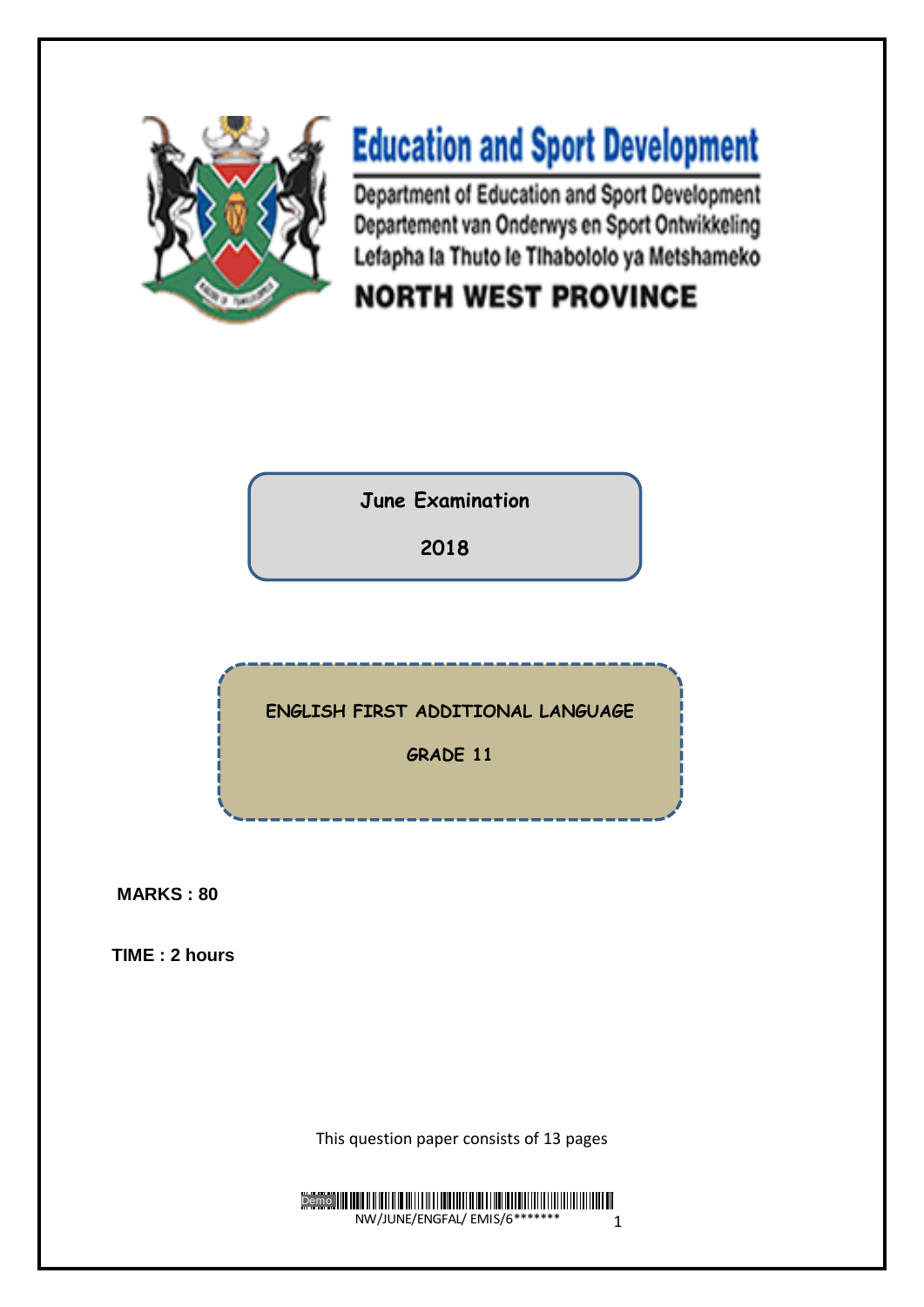INSTRUCTIONS AND INFORMATION 1. This question paper consists of **THREE** sections: SECTION A: Comprehension (30 marks) SECTION B: Summary (10 marks)

SECTION C: Language (40 marks)

- 2. Answer **ALL** the questions.
- 3. Read ALL the instructions carefully.
- 4. Start EACH section on a NEW page.
- 5. Leave a line between answers.
- 6. Number the answers correctly according to the numbering system used in this question paper.
- 7. Write **neatly** and **legibly**.
- 8. Pay special attention to **spelling** and **sentence construction**.
- 9. You may only write with a **BLUE/BLACK** pen.
- 10 Suggested time allocation: . SECTION A: 50 minutes SECTION B: 30 minutes SECTION C: 40 minutes

.

- 11 Answer in the Language in which you are being assessed
- 12 For multiple choice questions, write only the letter of the alphabet corresponding . with your choice

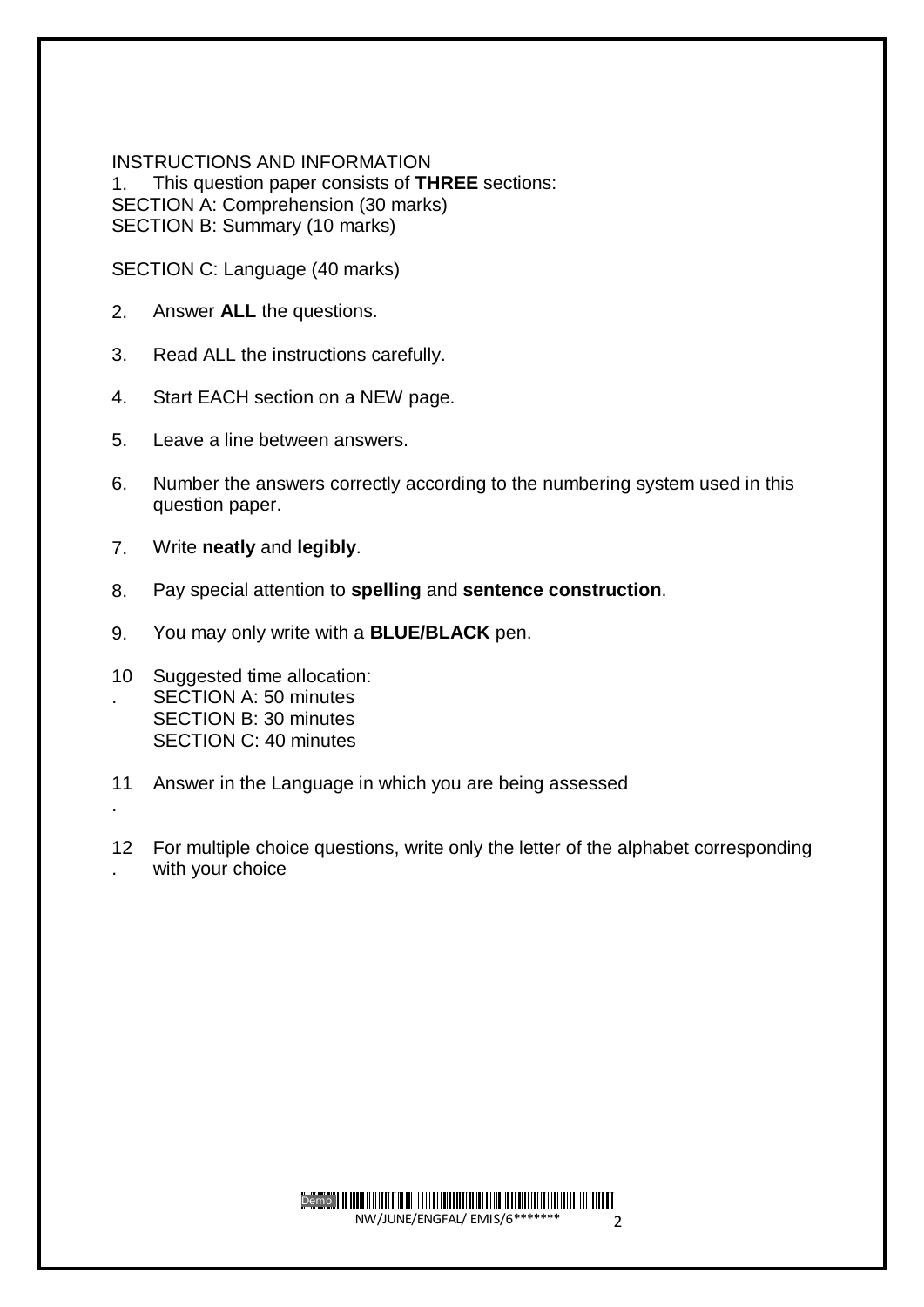#### **SECTION A: COMPREHENSION**

#### **QUESTION 1**

Read BOTH TEXT A and TEXT B and answer the set questions. **TEXT A** 

#### **THE CLASSIC AMERICAN SNEAKER**

- 1. Converse is an American shoe company which has been making canvas and rubber-soled shoes since the early 20th century. In 2007, Converse started producing a wide range of occupational safety shoes that resemble their regular athletic shoes.
- 2. In 1908, Marquis M. Converse, in his late 30s, opened the Converse Rubber Shoe Company in Massachusetts and began providing rubbersoled footwear for men, women, and children. By 1910 the company was producing 4 000 pairs of shoes daily.
- 3. The company's main turning point came in 1917 when the Converse All Star basketball shoe was introduced. This was a real innovation, considering that, at the time, the sport was only 25 years old. Converse tried to capture the basketball market, but the shoe was not particularly popular. Then in 1921, a basketball player named Charles H. "Chuck" Taylor adopted them as his preferred sports shoes. After a few changes the shoe got its current name with Chuck Taylor's signature on its ankle patch. Converse offered him a job – as a salesman and an ambassador to promote the shoes around the United States. He tirelessly continued this work until shortly before his death in 1969.
- 4. Converse steamed ahead through the 1920s and 1930s as the nation's interest in basketball surged. Converse and basketball became synonymous as the Converse Chuck Taylor All Star became the standard basketball shoes for professional, college, and high school teams across the country. When America entered World War II in 1941, Converse shifted production to manufacturing military boots, parkas, rubber protective suits, and ponchos for pilots and troops.
- 5. Also referred to as "Cons", "Connies", "Chuckers", "Chucks", "Chuckie T's", for decades the Chuck Taylor All Star basketball shoe only came in black or white. Under pressure from basketball teams it was decided in 1966 to add coloured and patterned shoelaces. Different materials started to appear, such as leather, suede, vinyl, denim and hemp.
- 6. In 1986, Converse released "The Weapon" basketball shoe, manufactured in colour schemes to match the colours of basketball teams. The unique aspect of this shoe was the leather construction throughout, including the inside heel, which was also heavily padded for comfort.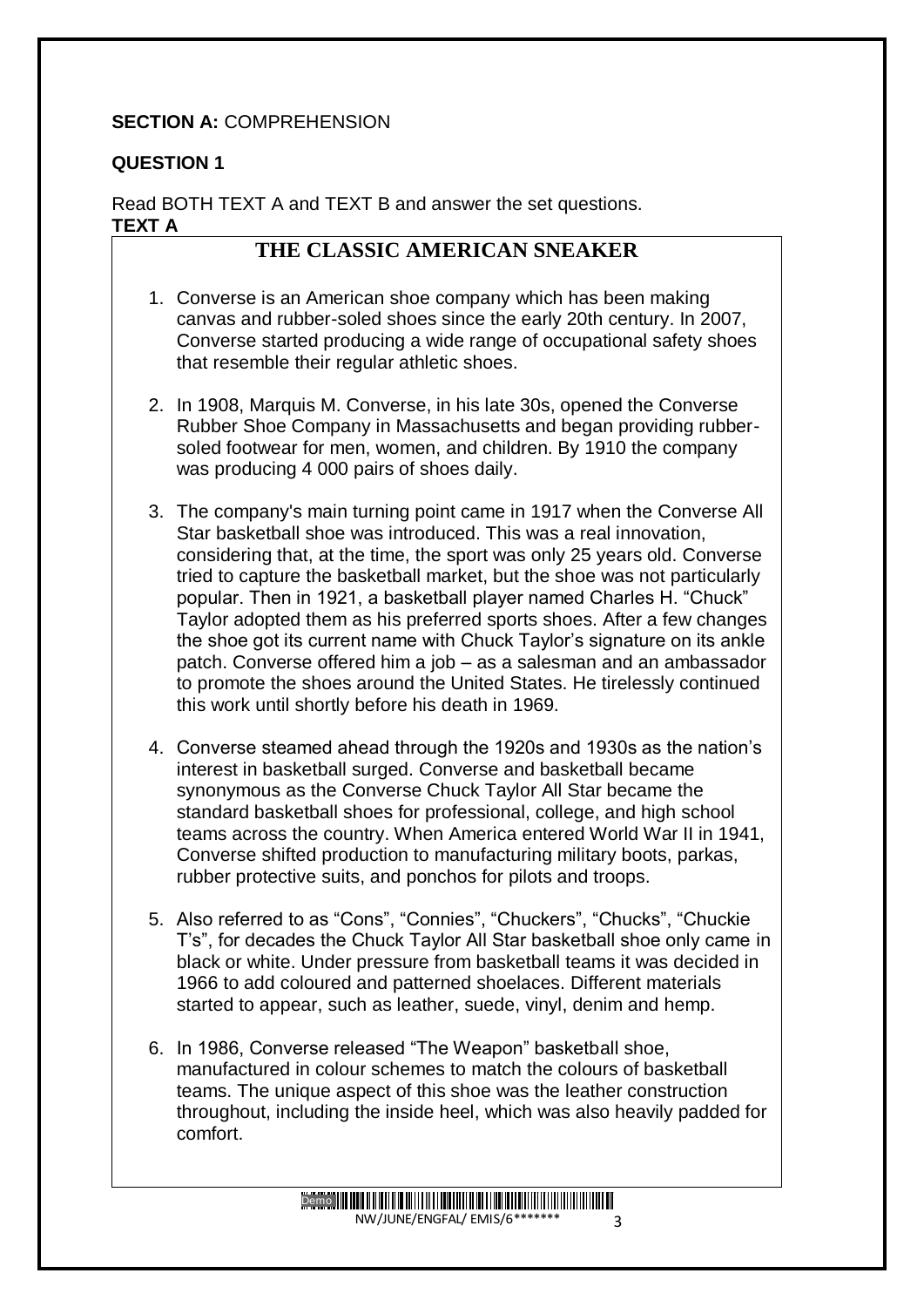

most youths. Sixty percent of all Americans own or have owned at least one pair of Converse sneakers. Some are so enthusiastic about the sneakers that they have a vast, ever-growing collection. According to *The Guinness Book of World Records*, Joshua Mueller has the largest collection of "Chucks" (1546 pairs).

[Adapted from [http://chucksconnection.com/history1.html\]](http://chucksconnection.com/history1.html)



Demo NW/JUNE/ENGFAL/ EMIS/6\*  $\overline{A}$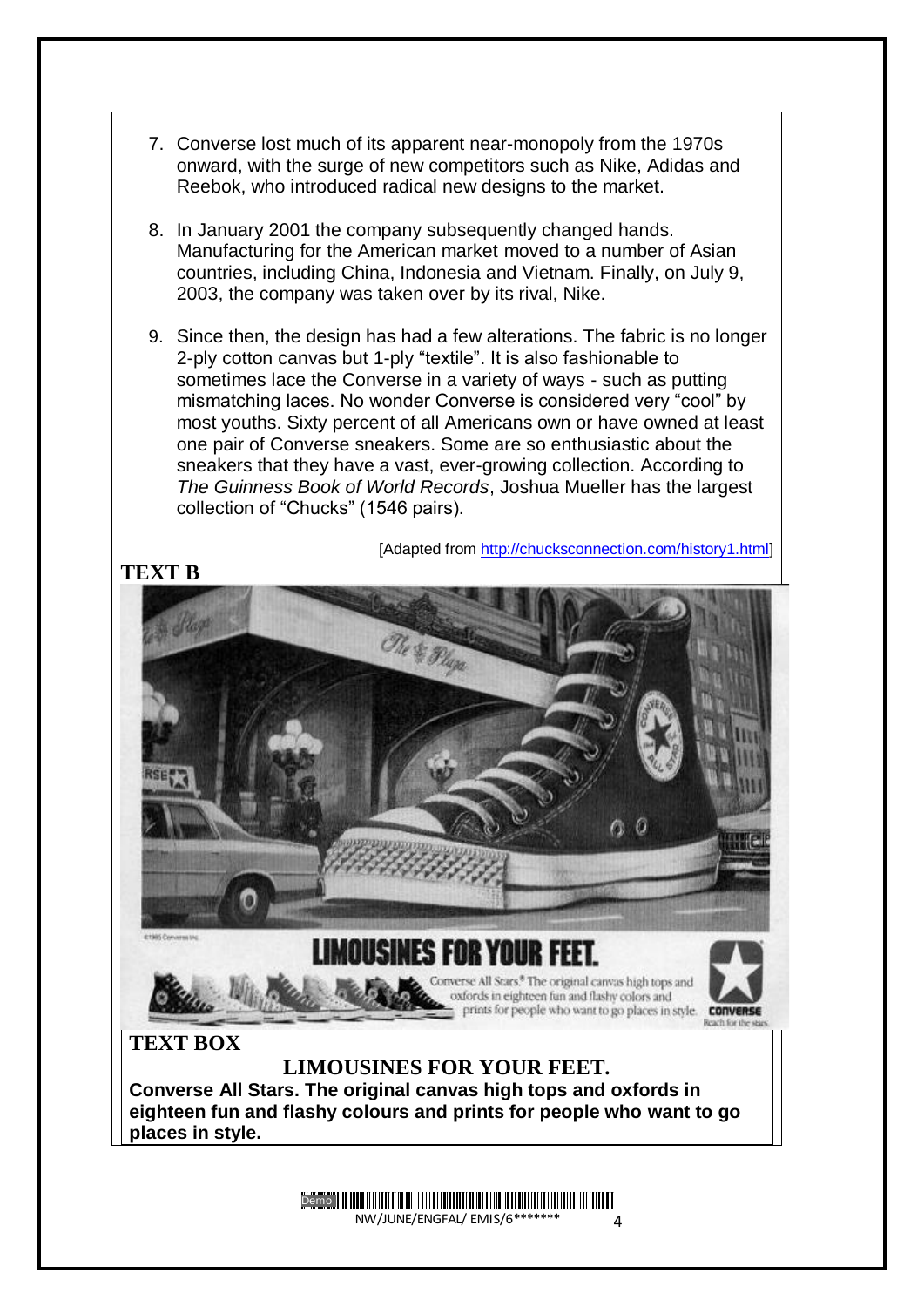1.1. In which country is Converse based? Write down only the correct LETTER next to the corresponding question number. A USA

- 
- B China
- C Vietnam
- D Indonesia

 $(1)$ 1.2 This text is likely to have been taken from … (Write down only the correct LETTER next to the corresponding question number.)

- A Chuck Taylor's diary.
- B a dictionary.
- C a fashion magazine.

| D<br>a Maths textbook. |
|------------------------|
|                        |

 $(1)$ 

1.3 Refer to the title of the article "The Classic American Sneaker". What does the word "classic" tell you about this sneaker? (2)

1.4. State whether the following are TRUE or FALSE. Give a reason for your answer using your own words as far as possible.

| 1.4.1  | Converse started making shoes in 2007.                                                                    | (2) |
|--------|-----------------------------------------------------------------------------------------------------------|-----|
| 1.4.2  | The popularity of basketball helped to increase the sales of Converse<br>shoes.                           | (2) |
|        | 1.5 How did Chuck Taylor help to make Converse so popular?                                                | (2) |
|        | 1.6 Refer to paragraph 4.                                                                                 |     |
| 1.6.1  | ldentify the figure of speech in "Converse steamed ahead "                                                | (1) |
| 1.6.2  | Why did Converse stop manufacturing sports shoes during World War<br>II?                                  | (2) |
|        | 1.7 Refer to paragraph 6.<br>Why do you think "The Weapon" basketball shoe is padded for comfort?         | (2) |
| 1970s. | 1.8 Refer to paragraph 7.<br>In your own words explain why things become so difficult for Converse in the | (2) |
|        | Refer to paragraph 8.                                                                                     |     |
| 1.9.1  | " the company subsequently changed hands."<br>Explain what "changed hands" means.                         | (2) |
| 1.9.2  | What TWO things followed as a result?                                                                     | (2) |
|        |                                                                                                           |     |

NW/JUNE/ENGFAL/ EMIS/6\*\*\*\*\*\*\* 5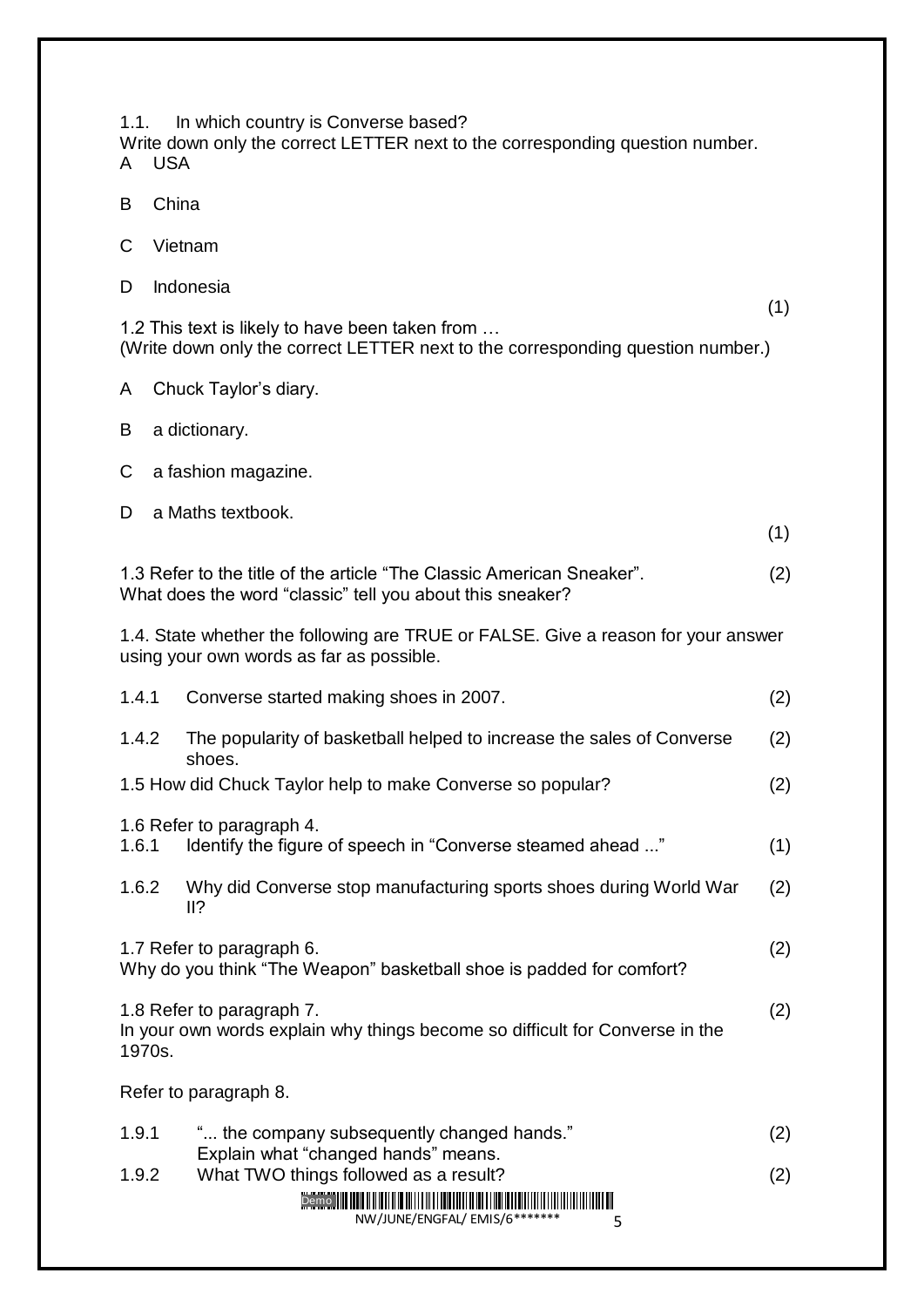| 1.10   | Give TWO facts the writer mentions to show how popular Converse<br>sneakers still are.                                                                                           | (2)        |
|--------|----------------------------------------------------------------------------------------------------------------------------------------------------------------------------------|------------|
| 1.11   | Explain the meaning of the following words/phrases as they are used<br>in the passage:                                                                                           |            |
| 1.11.1 | turning point (paragraph 3)                                                                                                                                                      | (1)        |
| 1.11.2 | surged (paragraph 4)                                                                                                                                                             | (1)        |
|        | TEXT B                                                                                                                                                                           |            |
| 1.12.  | Refer to TEXT B                                                                                                                                                                  |            |
| 1.13.  | Discuss the effectiveness of the word "LIMOUSINE" to the consumer<br>in text B.<br>Look at both text A and TEXT B, and discuss one similarity that both<br>these text appeal to? | (2)<br>(2) |

#### **TOTAL SECTION A: [30]**

#### **SECTION B: SUMMARY QUESTION 2**

Read the article below (TEXT C), entitled, SAFETY FIRST: SAVINGS LIVES ON OUR ROADS. Use the information in the text to present 7 ways in which drivers can promote safety on the road.

#### **TEXT C**

#### **INSTRUCTIONS:**

List SEVEN points in full sentences using NO MORE than 70 words.

- $\Box$  Number your sentences 1 to 7.
- $\Box$  Write only ONE point per sentence.
- $\Box$  Indicate the total number of words you have used in brackets at the end of the summary.

South Africa's road accidents, are amongst the highest in the world. So, what is your duty as a driver?

Texting and driving is deadly! If you're travelling at 88km/h, you are driving further than the length of a football field keeping your eyes off the road! If you must text, pull over to a safe spot. The golden rule is not to text and drive. While on the road you will inevitably want to move from one lane to another. Simply indicate and in this way, you will let your fellow driver know where you are going and when.

Unlike your skin, tyres should not be smooth. You are encouraged to check your tyre tread regularly. Your car could be going off the road quicker than you think with those uneven treads. Not all drivers are careful on the road and there is bound to be someone on the road who will anger you. Breathe deeply when that taxi cuts in front of you! You could end up being in an accident if you remain angry at that driver. An angry driver, is a reckless driver.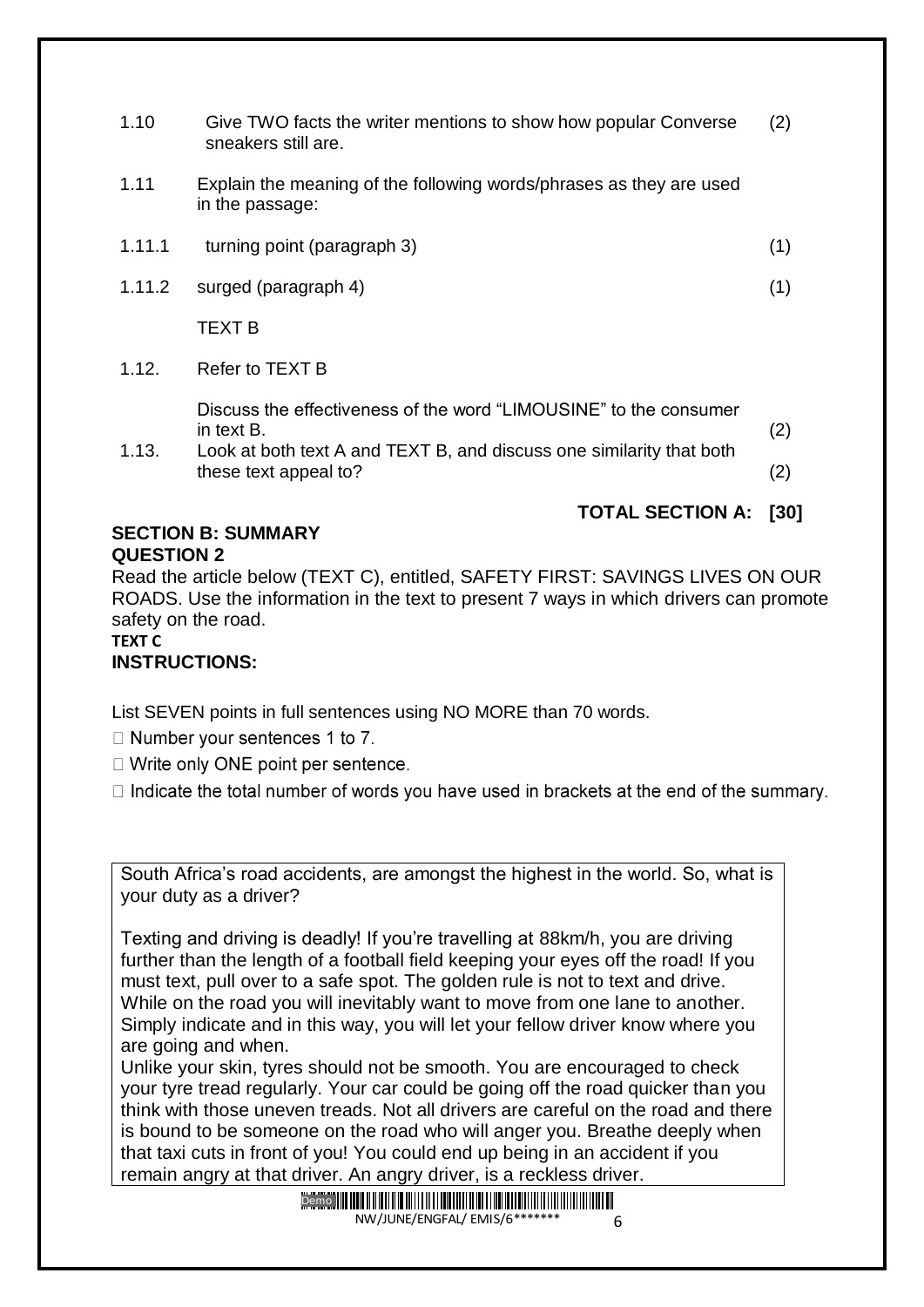A moving car is like a moving missile. If you want to make sure you and your fellow road user is safe, make a firm commitment not to get behind the wheel if you are tired or sleep as you need to give driving your full attention. As you drive along the roads you will find a board telling you, 'speed kills'. Yes, it's true… Stick to your speed limit by slowing down when you are required to do so. All cars come with a service record. Make sure your keep to your service intervals to protect your family from a sudden breakdown, with oncoming traffic behind you. Safety first!

**[Adapted from Destiny Magazine**

#### **TOTAL SECTION B : [10]**

#### **SECTION C: LANGUAGE STRUCTURES AND CONVENTIONS**

#### **QUESTION 3: ADVERTISEMENT TEXT D**



TEXT BOX Bathroom Bizarre PULLING THE PLUG ON HIGH PRICES.

Study the following advertisement (TEXT D) and answer the set questions.

3.1 Identify the figure of speech in "Bathroom Bizarre". (1)

3.2. Identify and explain the TWO figures of speech in "pulling the plug on high prices". (4)

#### Demo NHININI ININI ININI ININI ININI ININI ININI ININI ININI ININI ININI ININI ININI ININI ININI ININI ININI ININI<br>NW/JUNE/ENGFAL/ EMIS/6\*\*\*\*\*\*\* 7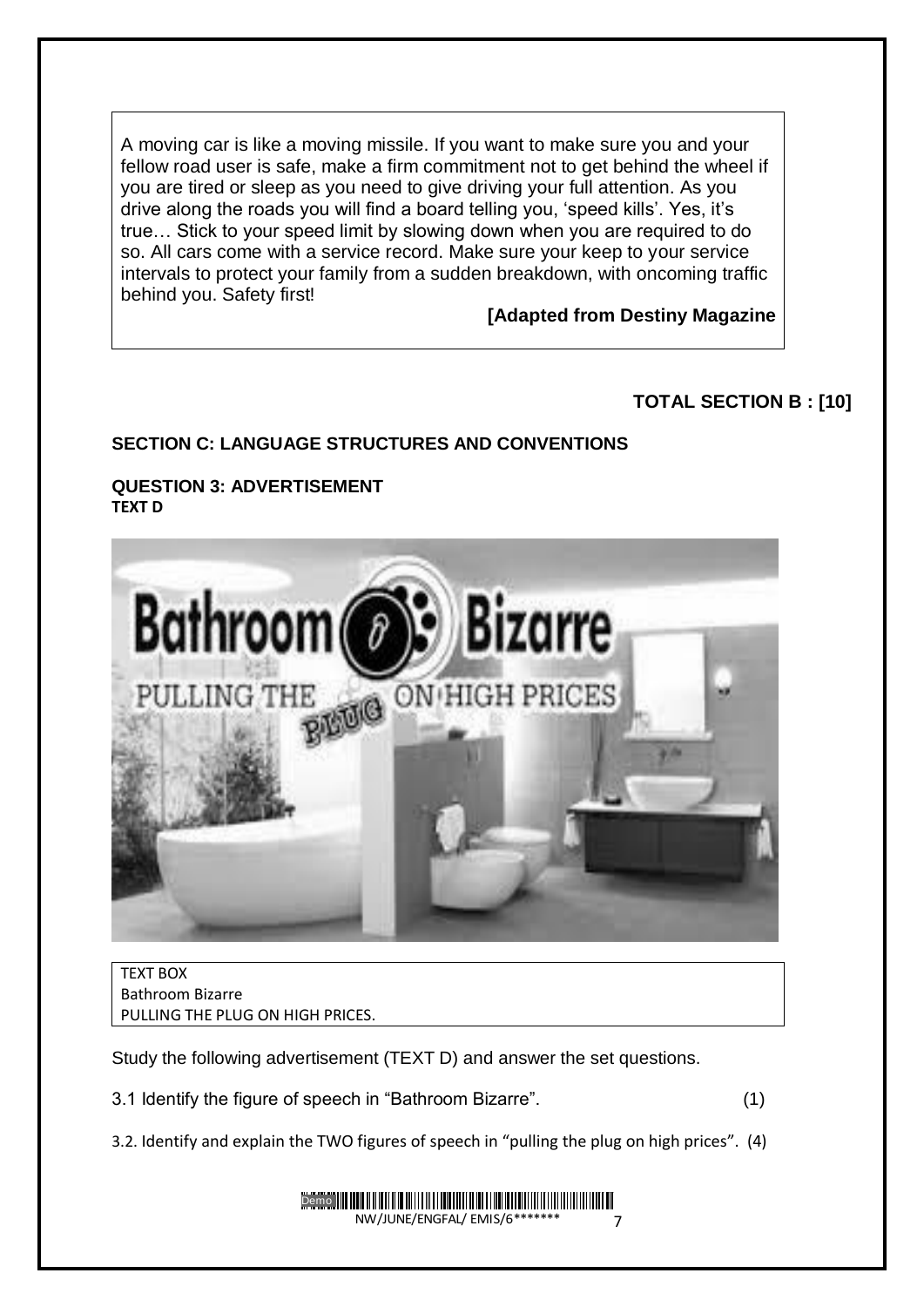3.3 How does the graphic in the advertisement support the company's slogan? (2)

TEXT E



TEXT BOX Mosquito and insect repellent **TABARD STOPS INSECTS BUGGING PEOPLE**

3.4 Why is the slogan "stops insects bugging people" an effective one? (2)

3.5 What part of speech is the word "repellent" as used in the wording "mosquito and insect repellent"? (1)

**(10)**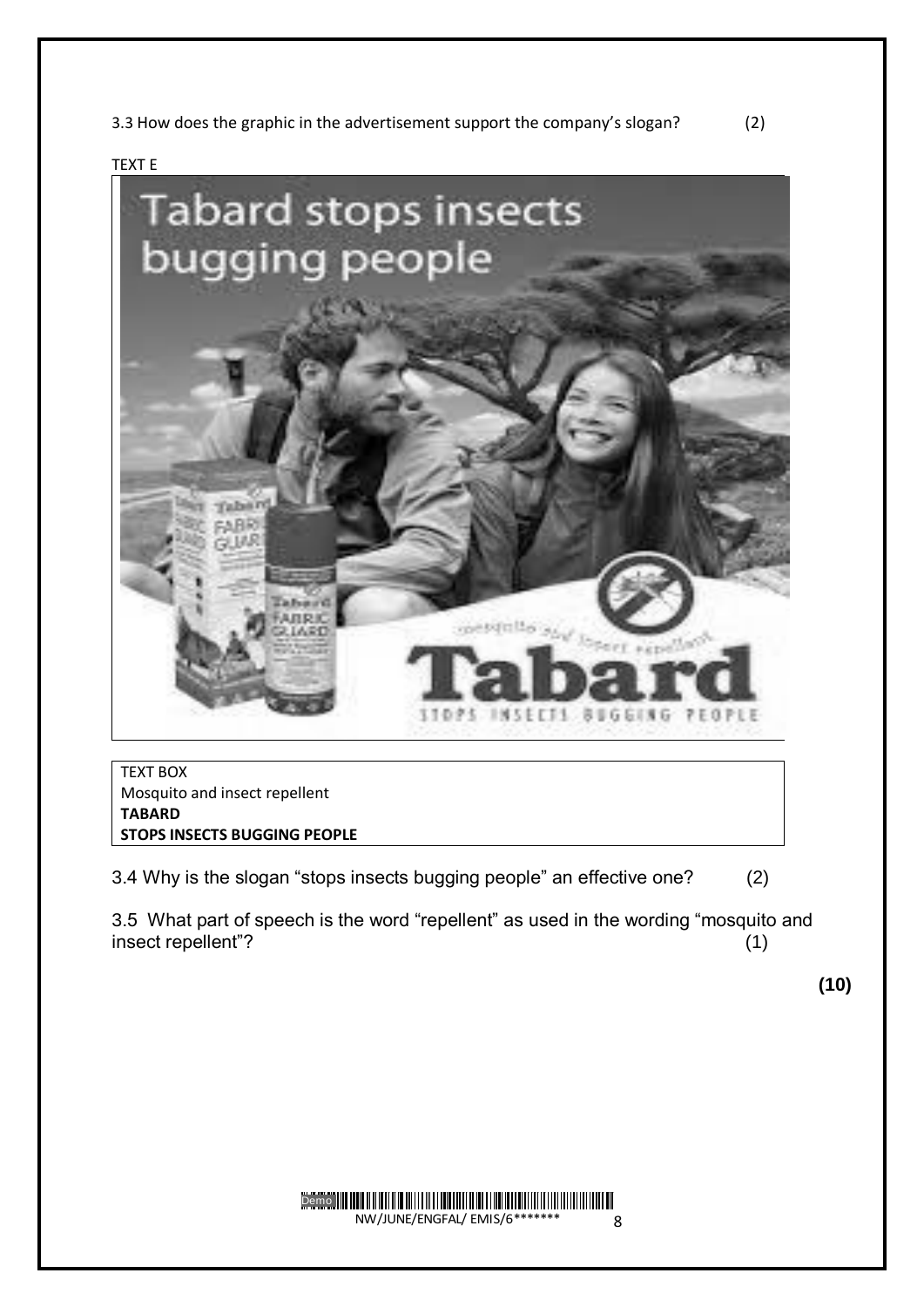#### **QUESTION 4 CARTOON NOTE:**

 $\Box$  For one-word answers, write only the question number and the word.

 $\Box$  For multiple-choice questions, write only the question number and the letter (A-D) of the correct answer.

Read the cartoon (TEXT E) below very carefully and answer the set questions. TEXT F



**NOTE:** In this cartoon, the man is Andy and the woman is his wife, Flo.

#### 4. Refer to frame 1.

Choose the correct answer to complete the following sentence. Write down ONLY the question number (4.1) and the letter (A–D).

4.1.1 Andy calls his wife 'Pet' because ...

- A it is his nickname for her.
- B he treats her like a pet.
- C she behaves like a pet.
- D it is her real name. (1)

| 4.1.2. How do you know Andy is returning from a sporting event?                                                                                                                                       |            |
|-------------------------------------------------------------------------------------------------------------------------------------------------------------------------------------------------------|------------|
| 4.2<br>Refer to frame 2.<br>4.2.1<br>(a) Describe Flo's facial expression.                                                                                                                            | (1)        |
| (b) Why does she have such an expression?                                                                                                                                                             | (1)        |
| 4.2.2(a) Why does Andy think he was 'brilliant'?<br>(b) Is Andy behaving brilliantly in this frame? Give a reason for your answer.<br>Demo                           <br>NW/JUNE/ENGFAL/EMIS/6******* | (1)<br>(1) |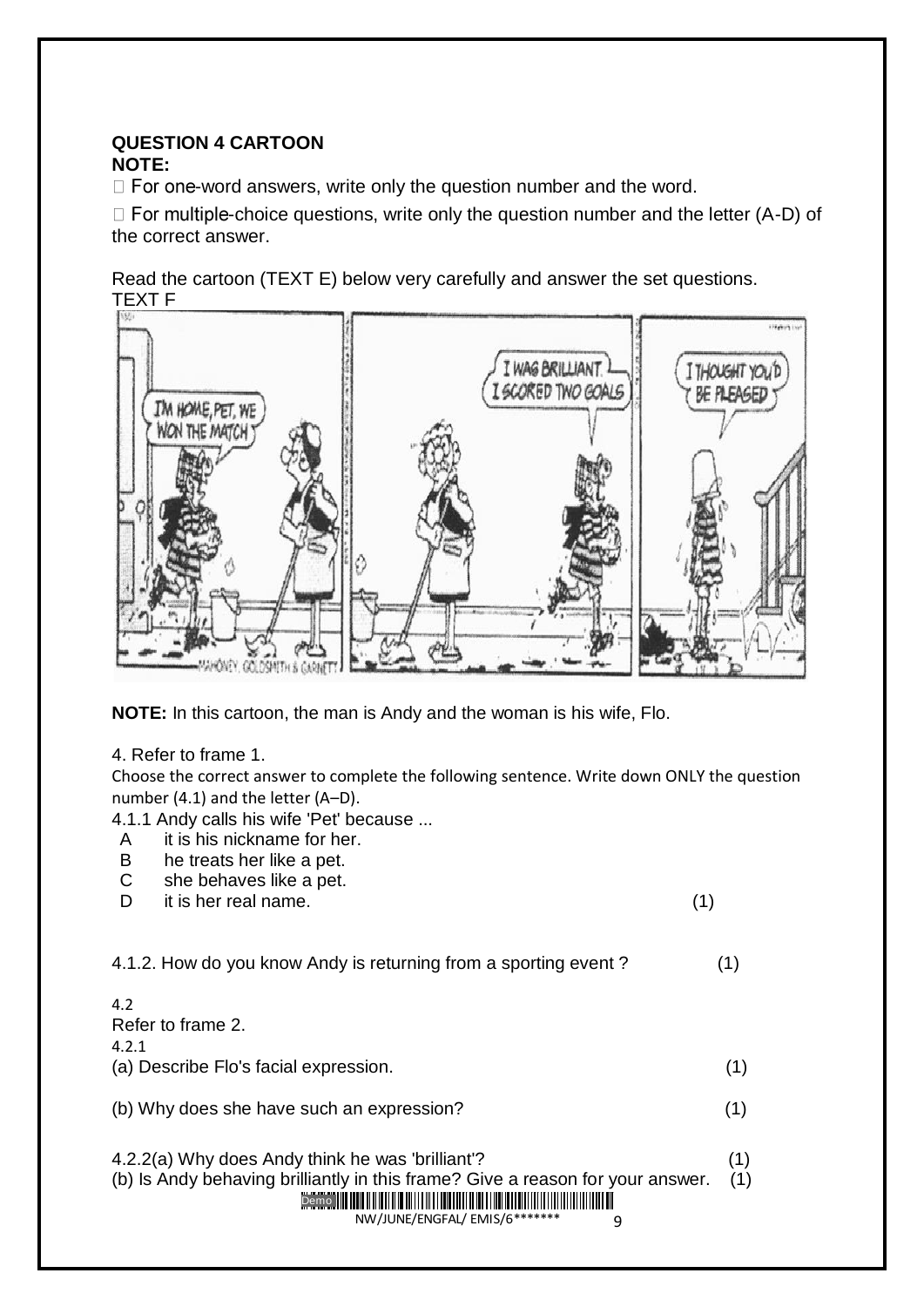4.3 Refer to frame 3. What do Andy's words suggest about his feelings? Give a reason for your answer. (2)

4.4 Consider the cartoon as a whole.

Is Flo's behaviour acceptable? Discuss your view, mentioning TWO points. (2)

(10)

15

#### **QUESTION 5: LANGUAGE AND EDITING SKILLS**

#### **NOTE:**

- For one-word answers, write only the question number and the word.
- For multiple-choice questions, write only the question number and the letter (A–D) of the correct answer.

Read the following passage (TEXT F), which contains some deliberate errors, and answer the set questions.

#### **TEXT F**

### **HOW TO READ BODY LANGUAGE**

- 1. Body language make up 50 to 100% of a conversation, whether we mean it to or not. Since people do not always say what they mean, Robert Phipps, body language expert on a TV show, tells you how to interpret this non-verbal clues.
- 2. Eye contact is one of the most important aspects of body language. Most of us are comfortable with a few second's eye contact, but anything longer can seem aggressive or intense. Equally, if you are talking to a friend who looks away a lot, assume he is bored. 5
- 3. If someone is on the same wavelength as you, he will often adopt the same posture as you. So if people start too copy you, it means they are open to your ideas. Most people cross their arms if they are feeling defensive or negative. So, even if someone says he agrees with you and he still crosses his arms, he really does not agree. 10
- 4. If you are training someone, it is usefull to know how his mind works. If a person's eyes move up and to the left while you are talking to him, he processes information visually. Yesterday, Robert Phipps said, "Mary, your eyes are the windows to your soul."
- 5. When a person is lying he tends to become generally less expressive with his hands, but makes a lot of shrugging and hand-to-face movements. [Adapted from *Reader's Digest,* March 2014]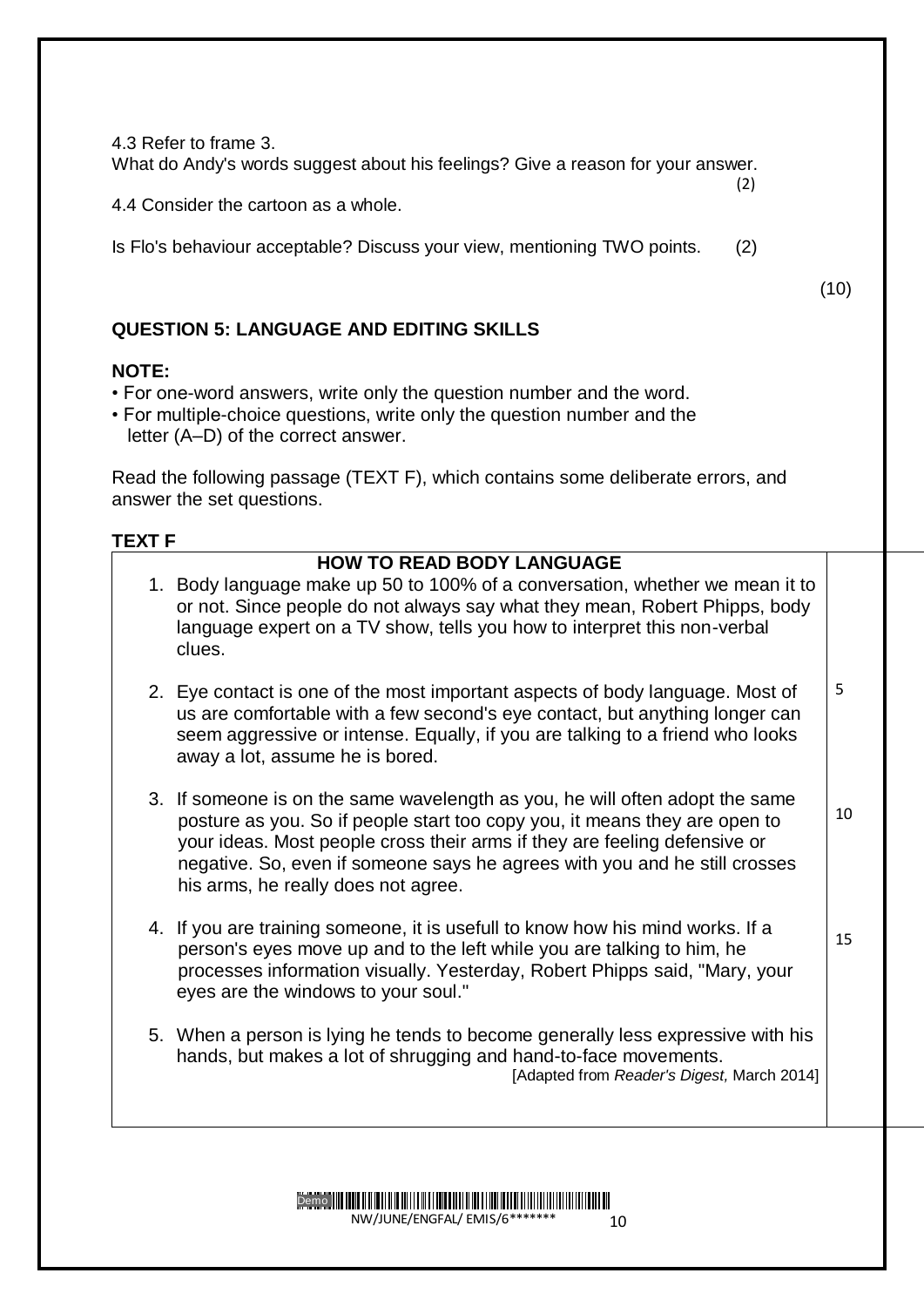| Correct the SINGLE error in each of the following sentences:<br>5.1.1 Body language make up 50 to 100% of a conversation.                                         |     | (1)  |
|-------------------------------------------------------------------------------------------------------------------------------------------------------------------|-----|------|
| 5.1.2 Robert Phipps, a body language expert, tells you how to interpret<br>this non-verbal clues.                                                                 | (1) |      |
| 5.1.3 Most of us are comfortable with a few second's eye contact.                                                                                                 | (1) |      |
| 5.1.4 If people start too copy you, it means they are open to your ideas.                                                                                         | (1) |      |
| 5.1.5 If you are training someone, it is usefull to know how his mind works.<br>(1)<br>5.2 Rewrite the underlined abbreviation in the following sentence in full. |     |      |
| Robert Phipps is a body language expert on a TV show.                                                                                                             | (1) |      |
| 5.3 Choose the correct answer from the ones given below.<br>If two people are on the same wavelength it means they<br>A disagree with each other.                 |     |      |
| B hate each other's ideas.                                                                                                                                        |     |      |
| C share the same ideas                                                                                                                                            |     |      |
| D always agree.                                                                                                                                                   | (1) |      |
| 5.4 Change the following sentence into a tag question by filling in only the blanks:<br>Most people cross their arms if they are feeling defensive,  ?            | (2) |      |
| 5.5 Rewrite the following sentence in the negative:<br>Robert understands body language very well.                                                                | (2) |      |
| 5.6 Rewrite the following sentence in reported speech:<br>Yesterday, Robert Phipps said, "Mary, your eyes are the windows to your<br>soul."                       | (3) |      |
| 5.7 Rewrite the following sentence in the passive voice, starting with the given                                                                                  |     |      |
| words:<br>Robert is training someone every week.                                                                                                                  |     |      |
| Start with: Someone                                                                                                                                               | (2) | (15) |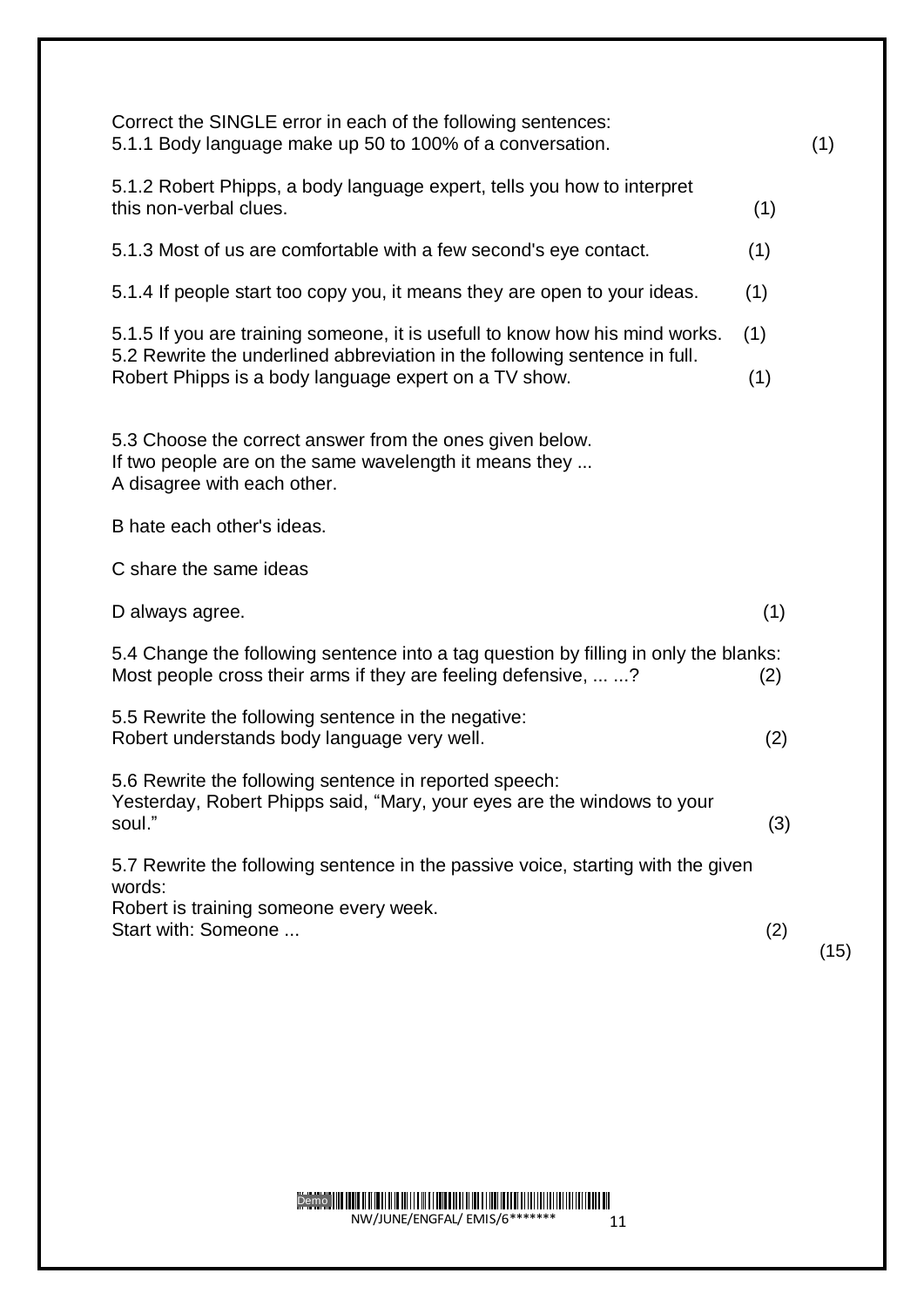

5.8Write down the antonym for the underlined word in the sentence. People usually react positively when they hear catchphrases. (1) 5.9 Give the correct form of the word in brackets. If you are going through difficulties, you do not have the (able) to help yourself. (1) 5.10 Complete the following idiomatic expression by filling in the missing word. When motivational speakers write their words, they are absolutely convinced that the (…) is mightier than the sword. (1) 5.11 Choose the correct answer from the brackets. Demo

NW/JUNE/ENGFAL/ EMIS/6\*\*

12